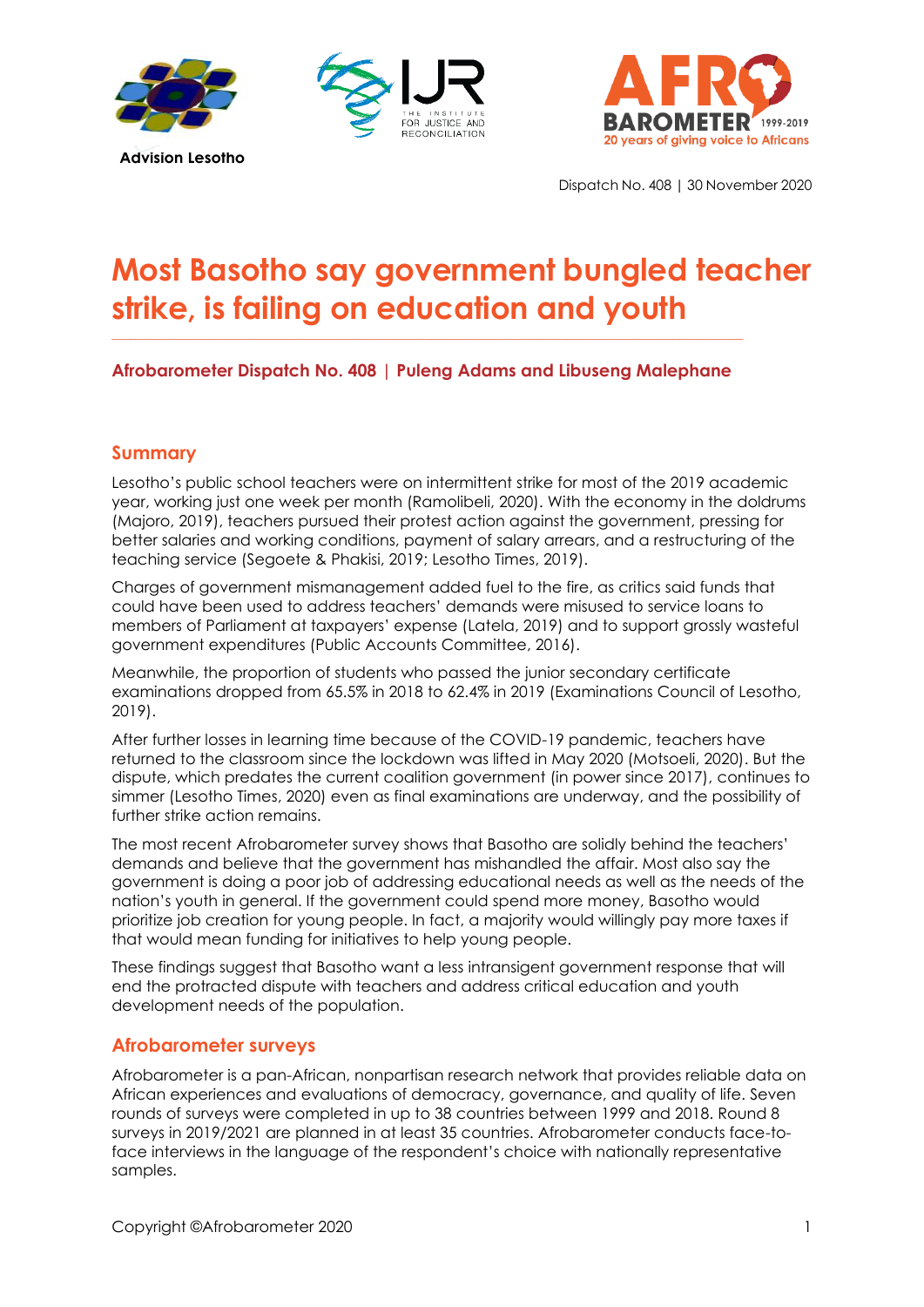

The Afrobarometer team in Lesotho, led by Advision Lesotho, interviewed 1,200 adult citizens in February-March 2020. A sample of this size yields country-level results with a margin of error of +/-3 percentage points at a 95% confidence level. Previous surveys were conducted in Lesotho in 2000, 2002, 2005, 2008, 2012, 2014, and 2017.

# **Key findings**

- Seven in 10 Basotho (71%) believe the government has handled the dispute with teachers badly.
- An overwhelming majority (81%) of Basotho support the teachers' action, including 70% who say they "strongly support" it.
- Nearly three-quarters (73%) of citizens say that parents should be involved in the resolution of the dispute.
- About eight in 10 Basotho see the government's efforts in addressing educational needs (77%) and the needs of youth (81%) as inadequate.
- Six in 10 citizens (60%) say they would favour paying higher taxes in order to support programs to help young people.
- If the government could increase its spending on programs to help young people, job-creation initiatives would be citizens' highest priority.
- Unemployment is the most important problem that Basotho want their government to address. But citizens overwhelmingly (87%) give the government poor marks on job creation.

## **Government failing on education, youth**

Seven in 10 Basotho (71%) say the government is doing a poor job of resolving the current teachers' industrial action, including 60% who describe its performance as "very bad." They also disapprove of the government performance on addressing the needs of the youth (81%) and on addressing the country's educational needs (77%) (Figure 1).

#### **Figure 1: Government handling of teachers' strike, educational needs, and needs of youth** | Lesotho | 2020



*Respondents were asked: How well or badly would you say the current government is handling the following matters, or haven't you heard enough to say: Addressing educational needs? Addressing the needs of young people? Resolving the teachers' industrial action?*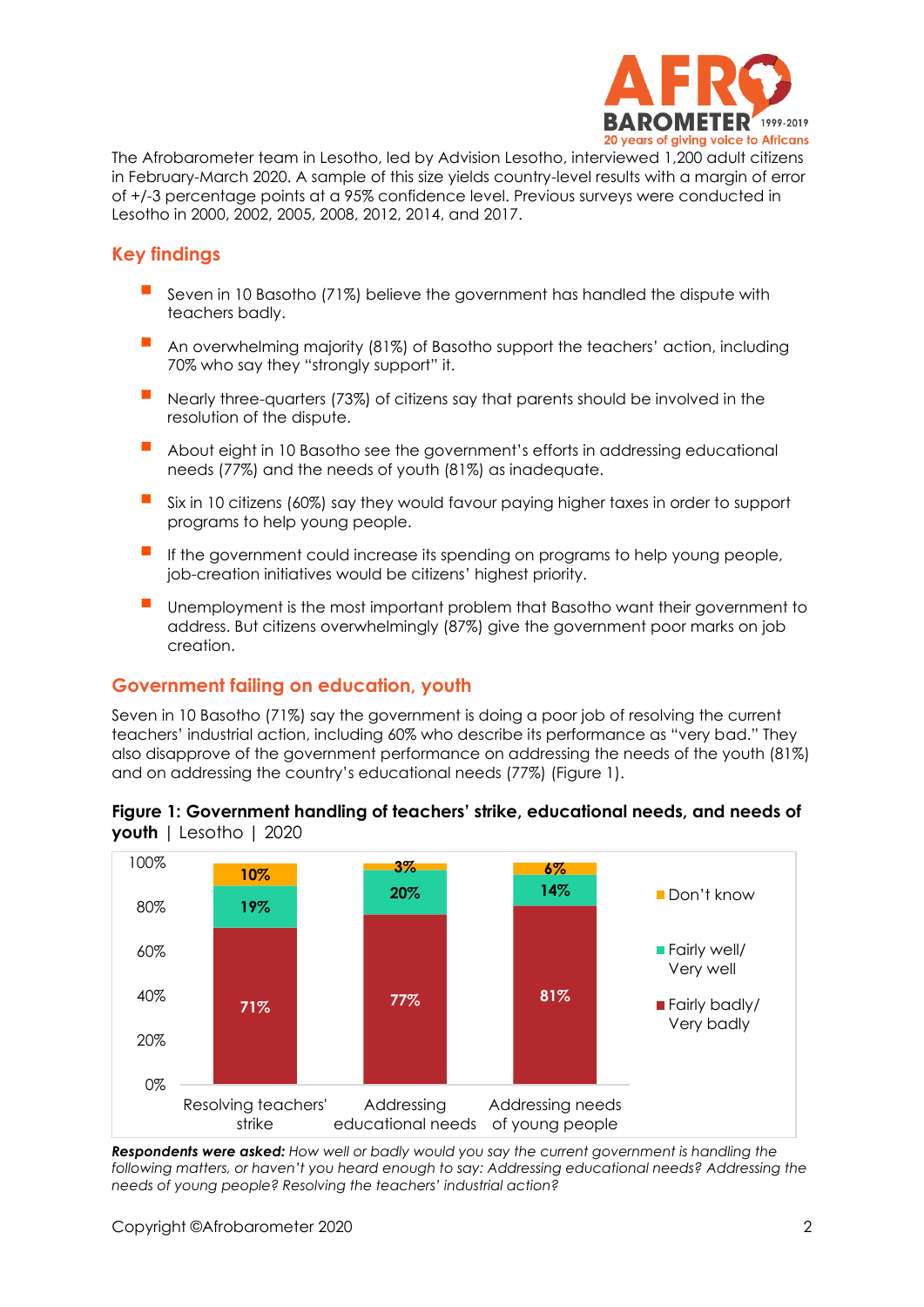

Disapproval of the government's performance on education has more than doubled since 2017 (32%) (Figure 2).



**Figure 2: Government addressing educational needs badly** | Lesotho | 2014-2020

*Respondents were asked: How well or badly would you say the current government is handling the following matters, or haven't you heard enough to say: Addressing educational needs? (% who say "fairly badly" or "very badly")*

# **Support for teachers' industrial action**

More than eight in 10 Basotho (81%) say they "somewhat support" or "strongly support" the teachers' industrial action, while fewer than two in 10 (16%) oppose it (Figure 3).

While support for the teachers is strong across key socio-demographic groups, it is strongest among urban residents (86%), citizens with post-secondary education (88%), and supporters of opposition political parties (85%) (Figure 4).

Nearly three-quarters (73%) of Basotho say that parents should be involved in resolving the teachers' strike, including a clear majority (57%) who say parents should be "very involved" (Figure 5).



**Figure 3: Support for teachers' strike** | Lesotho | 2020

*Respondents were asked: Over the past 12 months, Lesotho has experienced a long-standing industrial action by teachers demanding higher wages. Do you support or oppose this industrial action by teachers, or have you not heard enough to say?*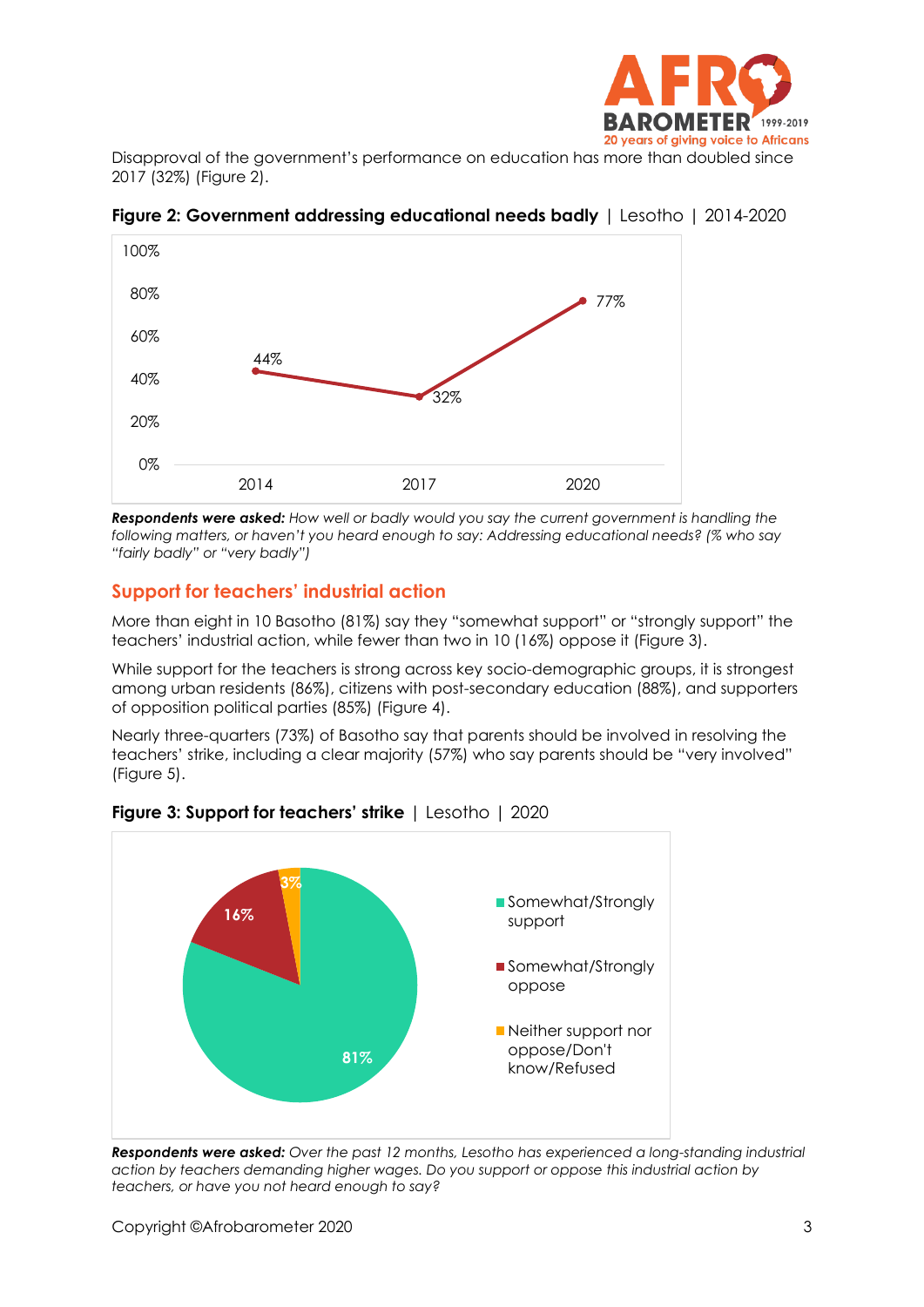





*Respondents were asked: Over the past 12 months, Lesotho has experienced a long-standing industrial action by teachers demanding higher wages. Do you support or oppose this industrial action by teachers, or have you not heard enough to say? (% who say "somewhat support" or "strongly support")*



**Figure 5: Involvement of parents in resolving teachers' strike** | Lesotho | 2020

*Respondents were asked: In your opinion, how involved should parents be in the resolution of the teachers' industrial action?*

## **Programs for youth**

Given Lesotho's median age of 24 years (Statista, 2020), policies that further the development of young people would be expected to be a priority. Citizens' overwhelming dissatisfaction with the government's efforts to address youth needs (81% disapproval, as shown in Figure 1 above) is reinforced by their willingness to pay for better programs. Six in 10 Basotho (60%) say they would be "somewhat" or "strongly" supportive if the government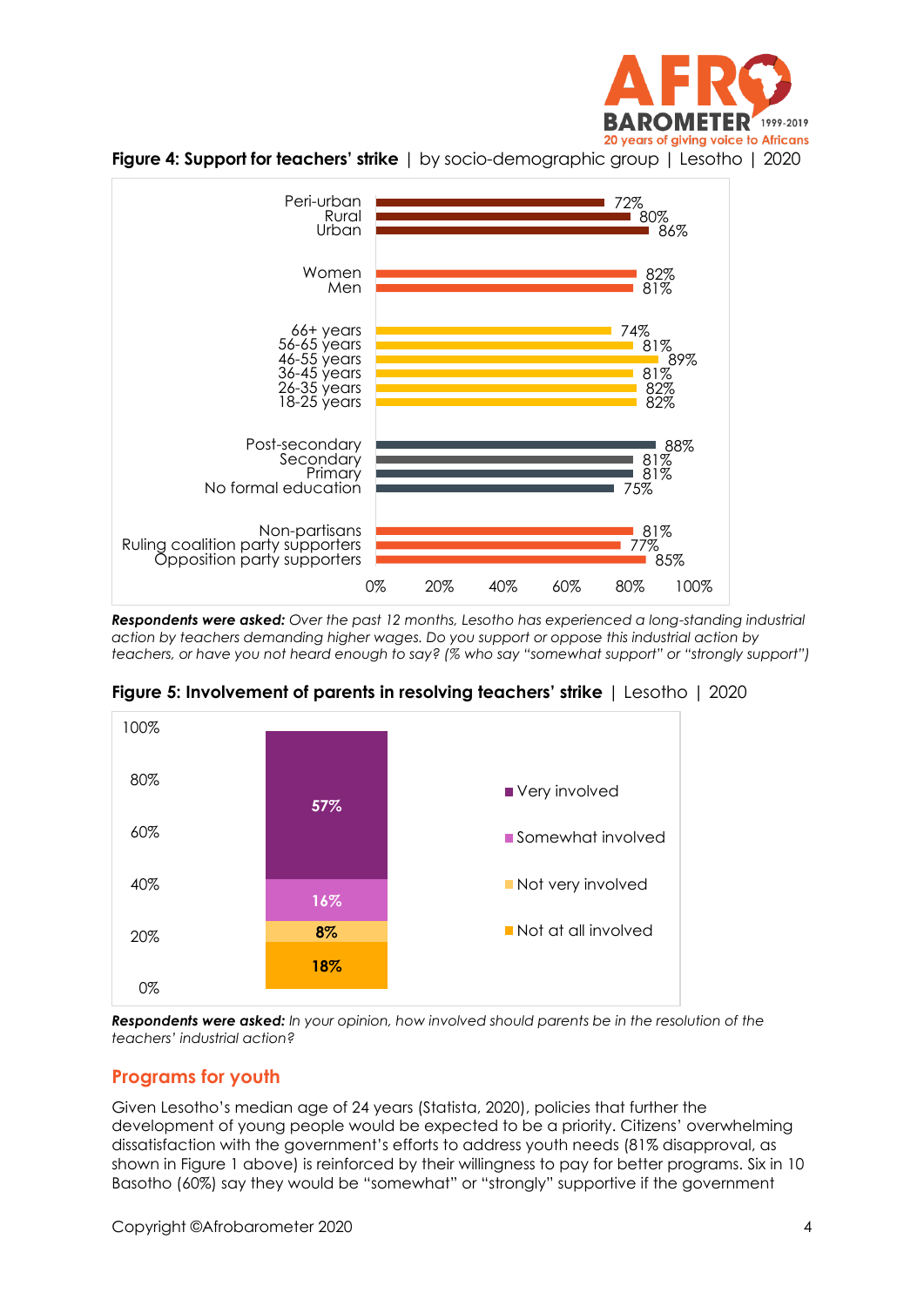

decided to make people pay more taxes in order to fund programs to help young people (Figure 6).

Women (62%) and young respondents (65% of those aged 18-25) express above-average levels of support for youth programs funded through higher taxes, but majority support for the idea is consistent across key socio-demographic groups (Figure 7).

If the government could indeed increase its spending on programs to help young people, initiatives to create jobs (cited by 60% of respondents) would be citizens' highest priority. Education (15%) would rank second, followed by jobs training (9%) and business loans (9%) (Figure 8).



**Figure 6: Higher taxes to support youth programs?** | Lesotho | 2020

*Respondents were asked: If the government decided to make people pay more taxes in order to support programs to help young people, would you support this decision or oppose it?*





*Respondents were asked: If the government decided to make people pay more taxes in order to support programs to help young people, would you support this decision or oppose it?*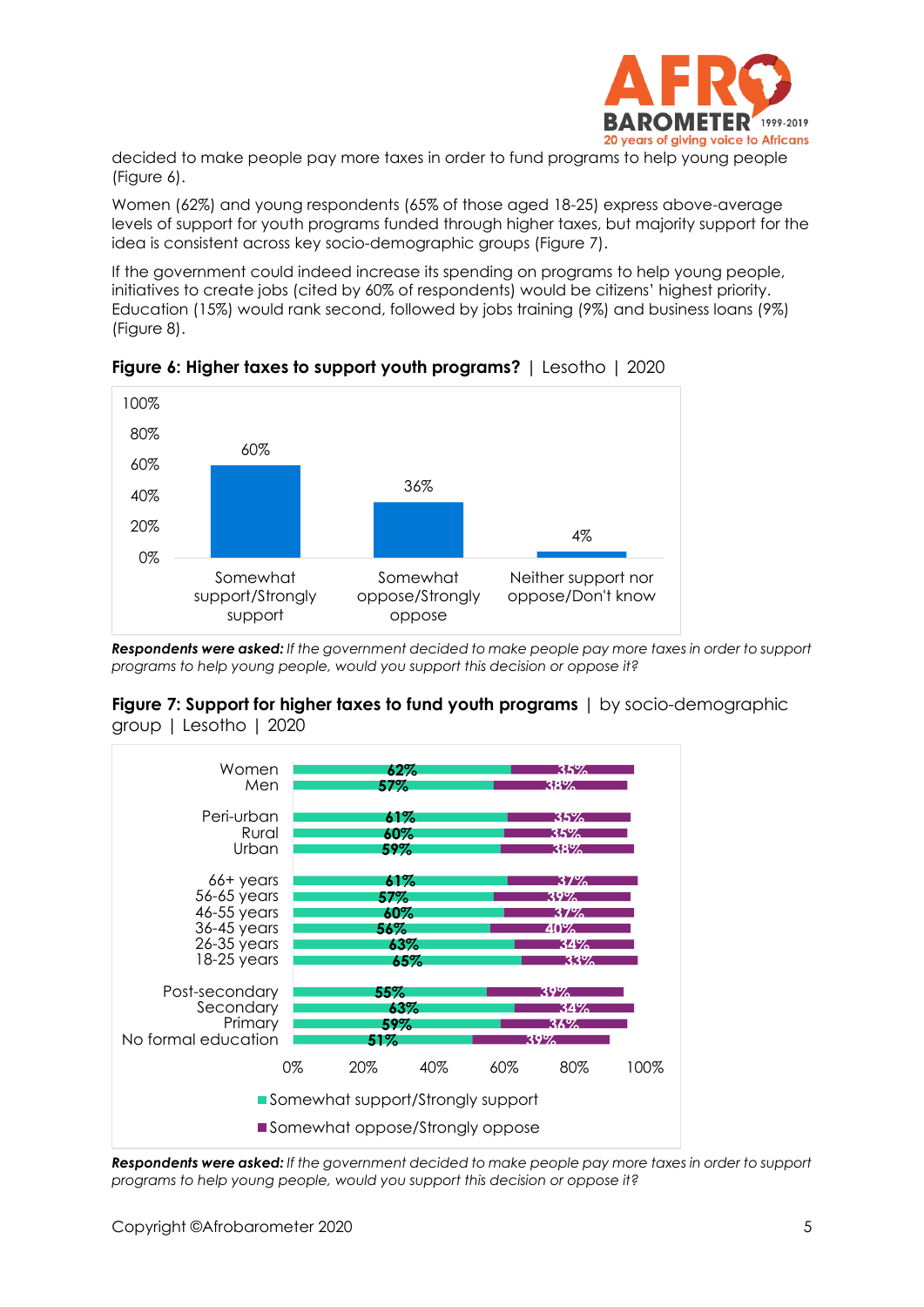





*Respondents were asked: If the government could increase its spending on programs to help young people, which of the following areas do you think should be the highest priority for additional investment?*

# **Most important problems**

Citizens' prioritization of job creation to help young people reflects their view that unemployment is the most important problem that the government should address. Almost half (48%) of respondents cite a lack of jobs as one of their top three priorities for government action, well ahead of infrastructure/roads (34%), poverty/destitution (24%), water supply (22%), and other problems (Figure 9).

However, citizens' overwhelmingly rate the government's performance as "fairly bad" or "very bad" on job creation (87%) as well as on narrowing gaps between the rich and poor (95%) and improving living standards of the poor (85%) (Figure 10).



#### **Figure 9: Most important problems that government should address** | Lesotho | 2020

*Respondents were asked: In your opinion, what are the most important problems facing this country that government should address? (Up to three responses per respondent. Figure shows % of respondents who cited each problem as one of their priorities.)*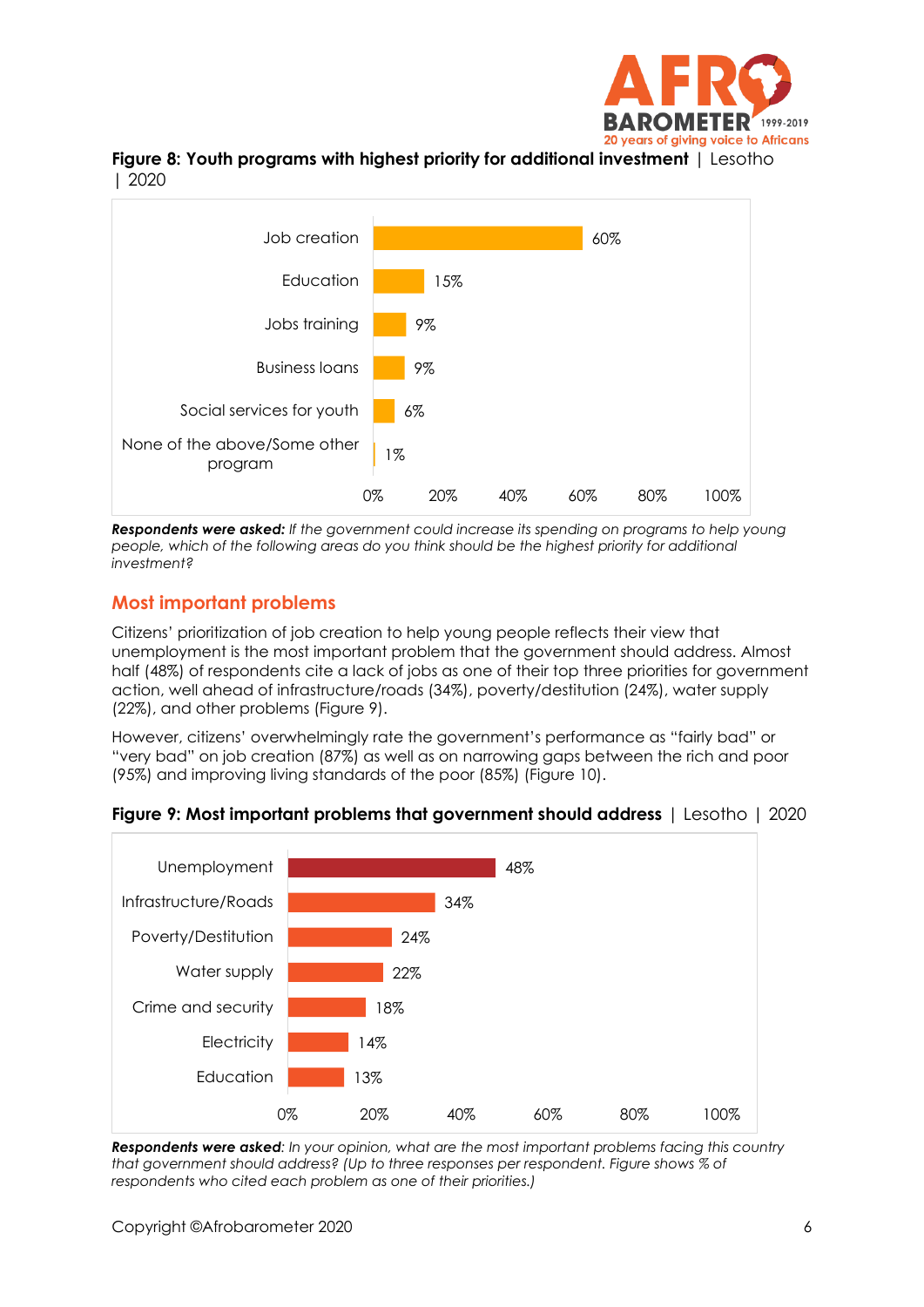





*Respondents were asked: How well or badly would you say the current government is handling the following matters, or haven't you heard enough to say?*

# **Conclusion**

Citizens of Lesotho not only supported the teachers in their strike action but also believe the government has mishandled the issue. Considering the negative impact of an unsettled teaching service on learning and thus on the development of a skilled labor force, disapproval of the government's performance suggests that leaders are seen as unresponsive not only to the needs of the teachers but also to the concerns of ordinary Basotho, particularly with regard to youth development.

So urgent is this problem that a majority of Basotho would willingly pay more taxes in exchange for programs to help young people, especially job-creation initiatives. Job creation, which is citizens' top priority for government action, will be fundamental if Lesotho is committed to achieving the United Nations Sustainable Development Goals (SDGs), especially goals 1 (no poverty), 8 (decent work and economic growth), and 10 (reduced inequalities).

> Do your own analysis of Afrobarometer data – on any question, for any country and survey round. It's easy and free at www.afrobarometer.org/online-data-analysis.